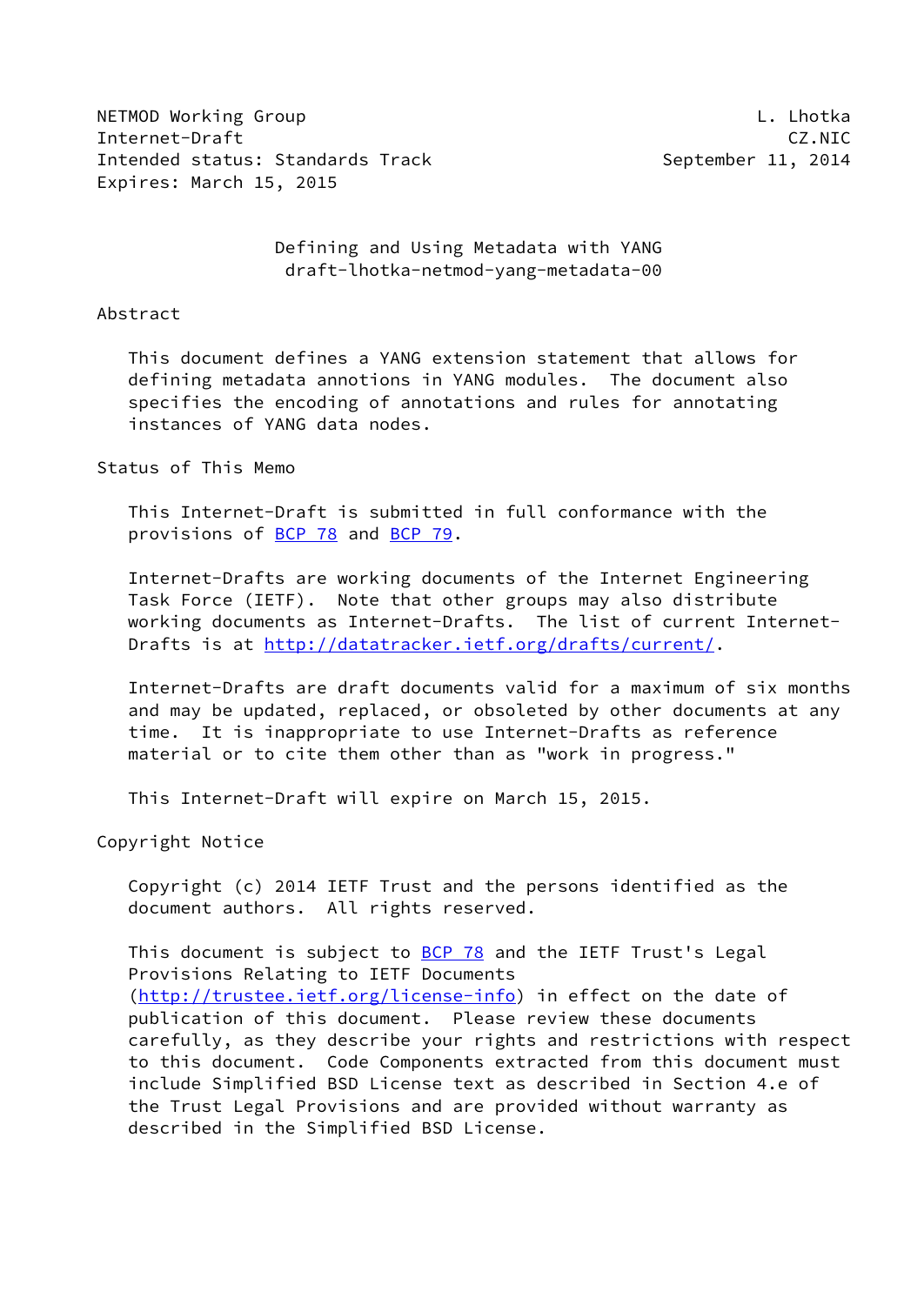<span id="page-1-1"></span>Internet-Draft YANG Metadata September 2014

## Table of Contents

|                                                                                  |                        |  |  |  |  |  |  |  | $\overline{2}$  |
|----------------------------------------------------------------------------------|------------------------|--|--|--|--|--|--|--|-----------------|
| $2$ .                                                                            |                        |  |  |  |  |  |  |  | $\overline{3}$  |
| Defining Annotations in YANG<br>3.                                               |                        |  |  |  |  |  |  |  | $\overline{5}$  |
| The Encoding of Annotations<br>4.                                                |                        |  |  |  |  |  |  |  | $\underline{6}$ |
| 4.1.                                                                             |                        |  |  |  |  |  |  |  | 6               |
| 4.2.                                                                             |                        |  |  |  |  |  |  |  | $\underline{7}$ |
| $4.2.1$ . Metadata Object and Annotations                                        |                        |  |  |  |  |  |  |  | $\mathbf{I}$    |
| 4.2.2. Adding Annotations to Container, Anyxml and List                          |                        |  |  |  |  |  |  |  |                 |
|                                                                                  |                        |  |  |  |  |  |  |  | 8               |
| 4.2.3. Adding Annotations to Leaf Instances                                      |                        |  |  |  |  |  |  |  | 8               |
| $4.2.4$ . Adding Annotations to Leaf-list Instances                              |                        |  |  |  |  |  |  |  | 9               |
| Representing Annotations in DSDL Schemas $\dots \dots \dots$<br>$\overline{5}$ . |                        |  |  |  |  |  |  |  | $\overline{9}$  |
| 6.                                                                               |                        |  |  |  |  |  |  |  | 11              |
| 7.                                                                               |                        |  |  |  |  |  |  |  | 12              |
| 8.                                                                               |                        |  |  |  |  |  |  |  | 13              |
| 9.                                                                               |                        |  |  |  |  |  |  |  | 13              |
| 9.1.                                                                             | Normative References   |  |  |  |  |  |  |  | 13              |
| 9.2.                                                                             | Informative References |  |  |  |  |  |  |  | 14              |
| Author's Address                                                                 |                        |  |  |  |  |  |  |  | 14              |
|                                                                                  |                        |  |  |  |  |  |  |  |                 |

## <span id="page-1-0"></span>[1](#page-1-0). Introduction

There is a need to be able to annotate instances of YANG  $[3]$  data nodes with various metadata. Typical use cases are:

- o Deactivating a subtree in a configuration datastore while keeping the data in place.
- o Qualifying the data model information with instance-specific data. For example, an annotation may be attached to an instance of a leaf with the "union" type to indicate the member type to which the instance belongs.
- o RPC operations may use metadata annotations for different purposes in both requests and responses. For example, the <edit-config> operation in the NETCONF protocol (see section 7.2 of  $[5]$ ) uses annotations in the form of XML attributes for identifying the point in the configuration and type of the operation.

 However, metadata annotations could potentially lead to interoperability problems if they are used in an ad hoc way by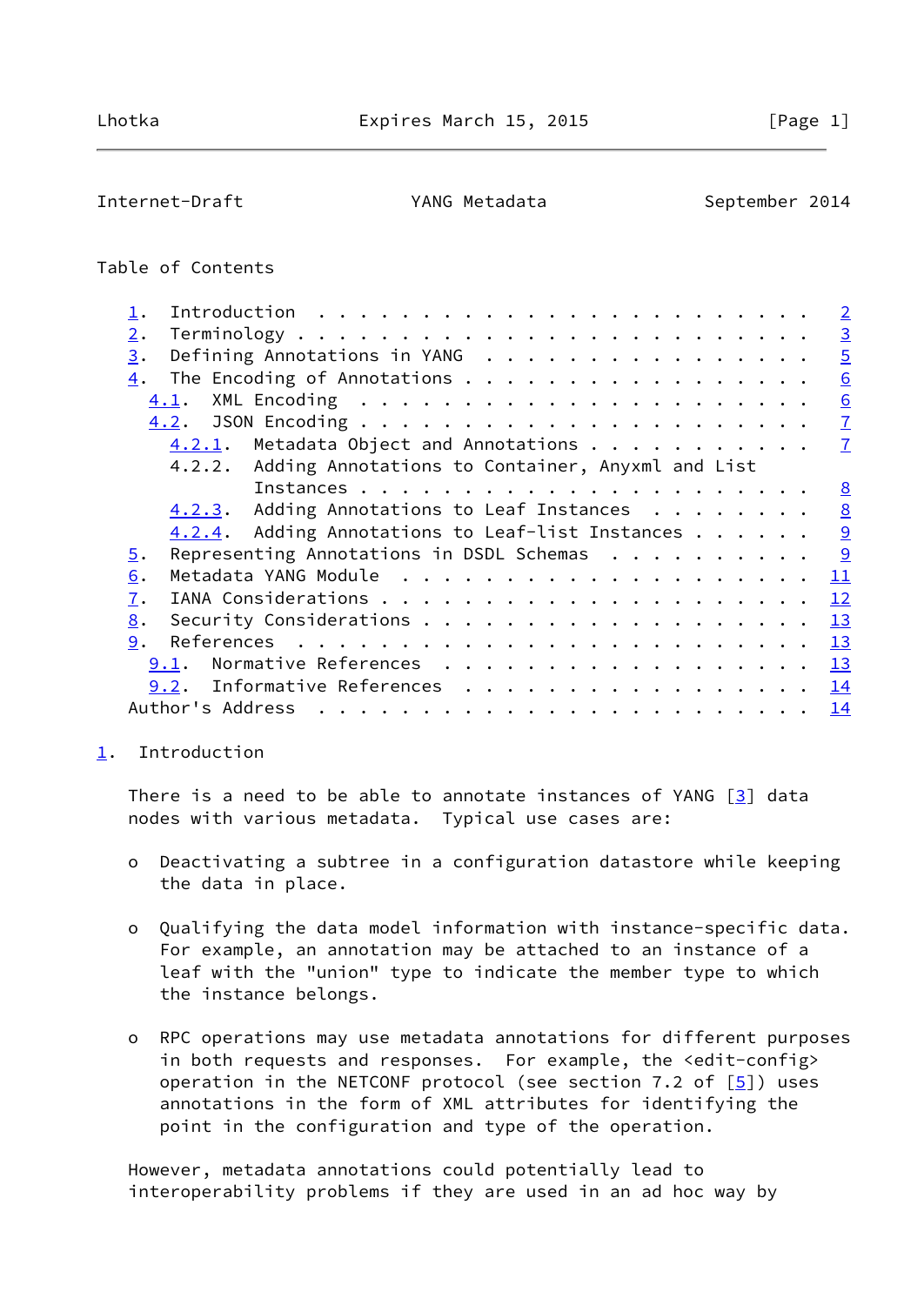different organizations and/or without proper documentation. A sound metadata framework for YANG should therefore satisfy these requirements:

Lhotka **Expires March 15, 2015** [Page 2]

<span id="page-2-0"></span>Internet-Draft The YANG Metadata September 2014

- 1. The set of annotations must be extensible in a distributed manner so as to allow for defining new annotations without running into the risk of collisions with annotations defined and used by others.
- 2. Syntax and semantics of annotations must be documented and the documentation must be easily accessible.
- 3. Clients of network management protocols such as NETCONF [\[5](#page-14-3)] or RESTCONF  $\lceil \frac{10}{10} \rceil$  must be able to learn all annotations supported by a given server and identify each of them correctly.

 This document proposes a systematic way for defining and using metadata annotations that satisfies the above requirements. For this purpose, YANG extension statement "annotation" is defined in the module "ietf-yang-metadata" [\(Section 6](#page-11-0)). Other YANG modules importing this module can use the "annotation" statement for defining one or more annotations.

 The benefits of defining metadata annotations in a YANG module are as follows:

- o Each annotation is bound to a YANG module name, namespace URI and prefix. This makes its encoding in instance documents (both XML and JSON) straightforward and consistent with the encoding of YANG data node instances.
- o Annotations are indirectly registered through IANA YANG module registration.
- o Annotations are included in the data model. Specifically, servers indicate support for certain annotations using standard module advertisement methods, such as the <hello> message in NETCONF.
- o Values of annotations need not be strings; any YANG built-in or derived type may be used for them.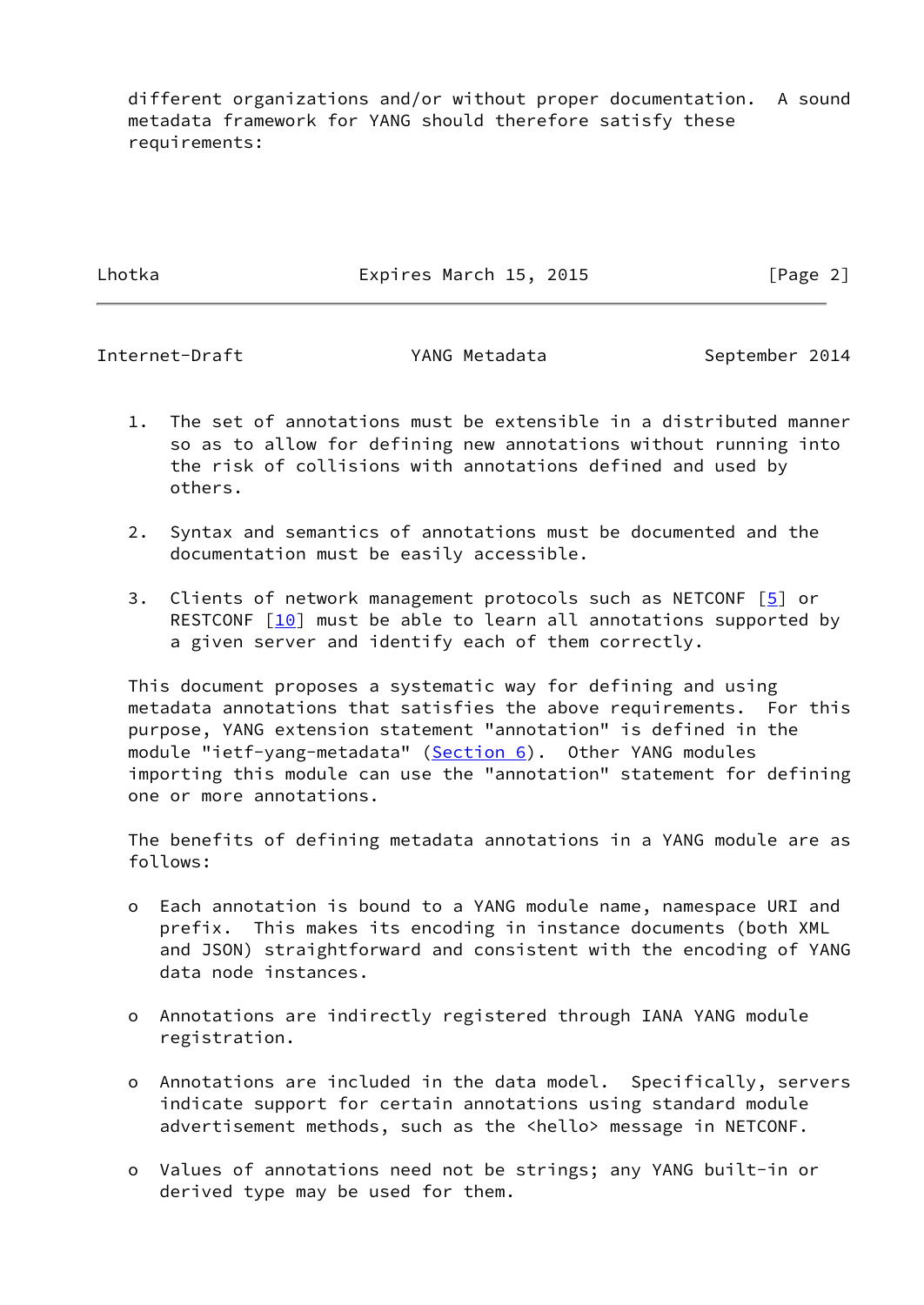# <span id="page-3-0"></span>[2](#page-3-0). Terminology

 The key words "MUST", "MUST NOT", "REQUIRED", "SHALL", "SHALL NOT", "SHOULD", "SHOULD NOT", "RECOMMENDED", "MAY", and "OPTIONAL" in this document are to be interpreted as described in  $[1]$  $[1]$ .

The following terms are defined in  $[5]$  $[5]$ :

- o client,
- o datastore,

| Lhotka              |                | Expires March 15, 2015                     | [Page 3]       |
|---------------------|----------------|--------------------------------------------|----------------|
|                     | Internet-Draft | YANG Metadata                              | September 2014 |
| $\mathbf O$         | message,       |                                            |                |
| $\mathsf{o}$        | operation,     |                                            |                |
| o                   | server.        |                                            |                |
|                     |                | The following terms are defined in $[3]$ : |                |
| $\mathsf{o}$        | anyxml,        |                                            |                |
| o                   | built-in type, |                                            |                |
| $\mathbf{o}$        | derived type,  |                                            |                |
| $\mathsf{o}$        | container,     |                                            |                |
| $\mathbf{o}$        | data model,    |                                            |                |
| $\mathsf{o}$        | data node,     |                                            |                |
| $\mathsf{o}\xspace$ | derived type,  |                                            |                |
| $\mathsf{o}$        | extension,     |                                            |                |
| $\mathsf{o}$        | leaf-list,     |                                            |                |
| $\mathsf{o}$        | list,          |                                            |                |
| $\mathsf{o}$        | module,        |                                            |                |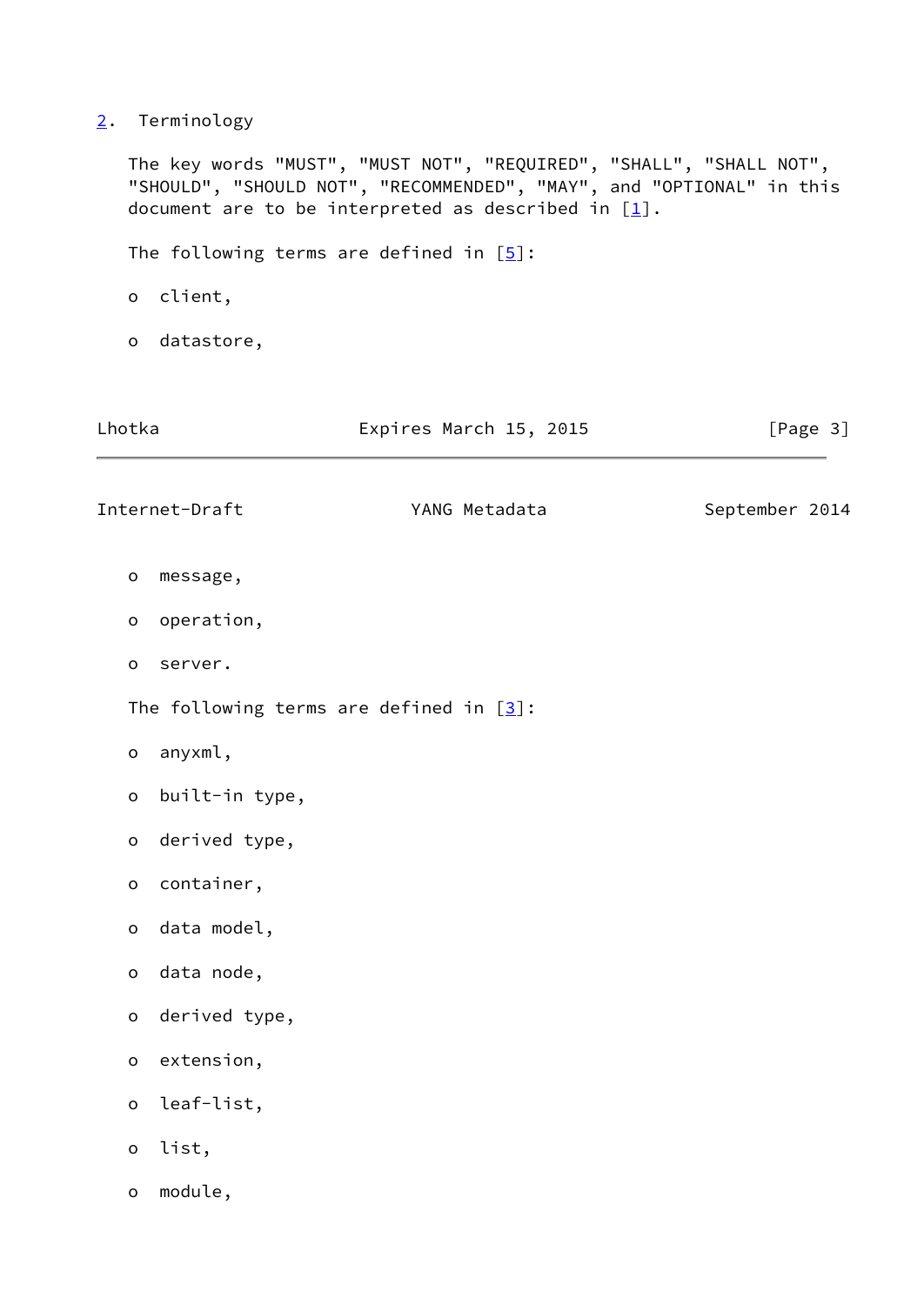|                     |                | The following terms are defined in $[6]$ : |                |
|---------------------|----------------|--------------------------------------------|----------------|
|                     | Internet-Draft | YANG Metadata                              | September 2014 |
| Lhotka              |                | Expires March 15, 2015                     | [Page 4]       |
|                     |                |                                            |                |
| $\mathsf{o}$        | prefix.        |                                            |                |
| $\mathsf{o}$        | namespace,     |                                            |                |
| $\mathsf{o}$        | element,       |                                            |                |
| $\mathsf{o}\xspace$ | document,      |                                            |                |
| $\mathsf O$         | attribute,     |                                            |                |
|                     |                | The following terms are defined in $[8]$ : |                |
| $\mathsf{o}$        | type.          |                                            |                |
| $\mathsf{o}$        | submodule,     |                                            |                |
| $\mathsf{o}$        | RPC operation, |                                            |                |

- <span id="page-4-0"></span>o array,
- o member,
- o object,
- o primitive type.

 XML element names and YANG extension statements are always written with explicit namespace prefixes that are assumed to be bound to URI references as shown in Table 1.

| Prefix   URI Reference |
|------------------------|
| rng<br>md<br>ein       |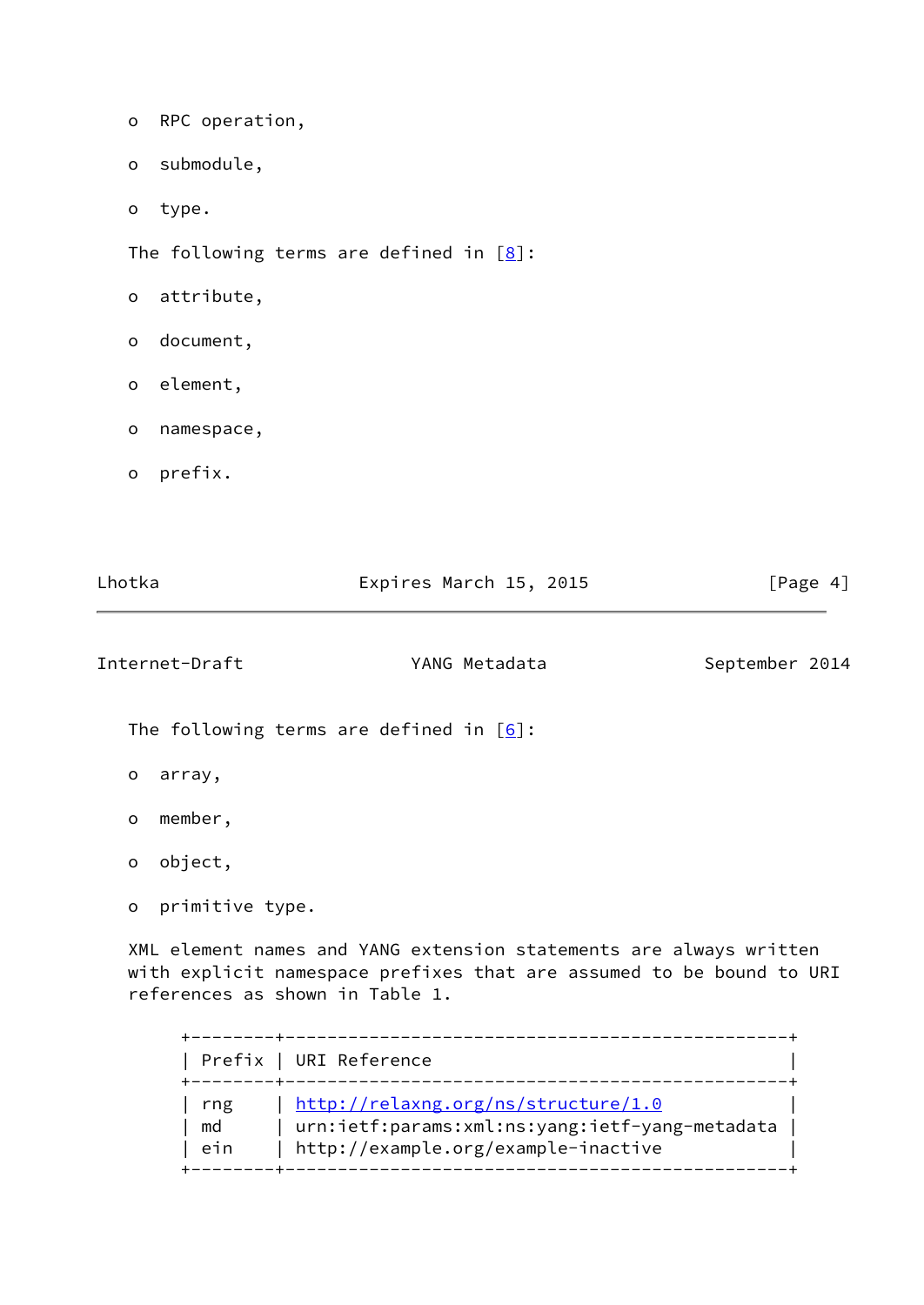Table 1: Used namespace prefixes and corresponding URI references

<span id="page-5-0"></span>[3](#page-5-0). Defining Annotations in YANG

 Metadata annotations are defined with YANG extension statement "md:annotation". This YANG language extension is defined in the module "ietf-yang-metadata" [\(Section 6](#page-11-0)).

 Substatements of "md:annotation" are shown in Table 2. They are all core YANG statements, and the numbers in the second column refer to the corresponding sections in RFC  $6020$  [\[3](#page-14-2)] where each statement is described.

| description<br>$0 \ldots 1$<br>7.19.3<br>reference<br>7.19.4<br>$\mathrel{\textcircled{\mathstrut\textcirc}}\ldots$<br>7.19.2<br>status<br>$0 \ldots 1$ | substatement   $RFC 6020$ section   cardinality |              |
|---------------------------------------------------------------------------------------------------------------------------------------------------------|-------------------------------------------------|--------------|
|                                                                                                                                                         |                                                 |              |
| 7.6.3                                                                                                                                                   |                                                 | $0 \ldots 1$ |

Table 2: Substatements of "md:annotation".

Lhotka **Expires March 15, 2015** [Page 5]

<span id="page-5-1"></span>Internet-Draft YANG Metadata September 2014

 Using the "type" statement, a type may be specified for the annotation value according to the same rules as for YANG leaf or leaf-list types. However, the "type" statement is optional as a substatement of "md:annotation" statement. If it is not present, the built-in "string" type is the default.

For example, the following module defines the "inactive" annotation:

```
 module example-inactive {
  namespace "http://example.org/example-inactive";
  prefix "ein";
  import ietf-yang-metadata {
    prefix "md";
  }
  md:annotation inactive {
```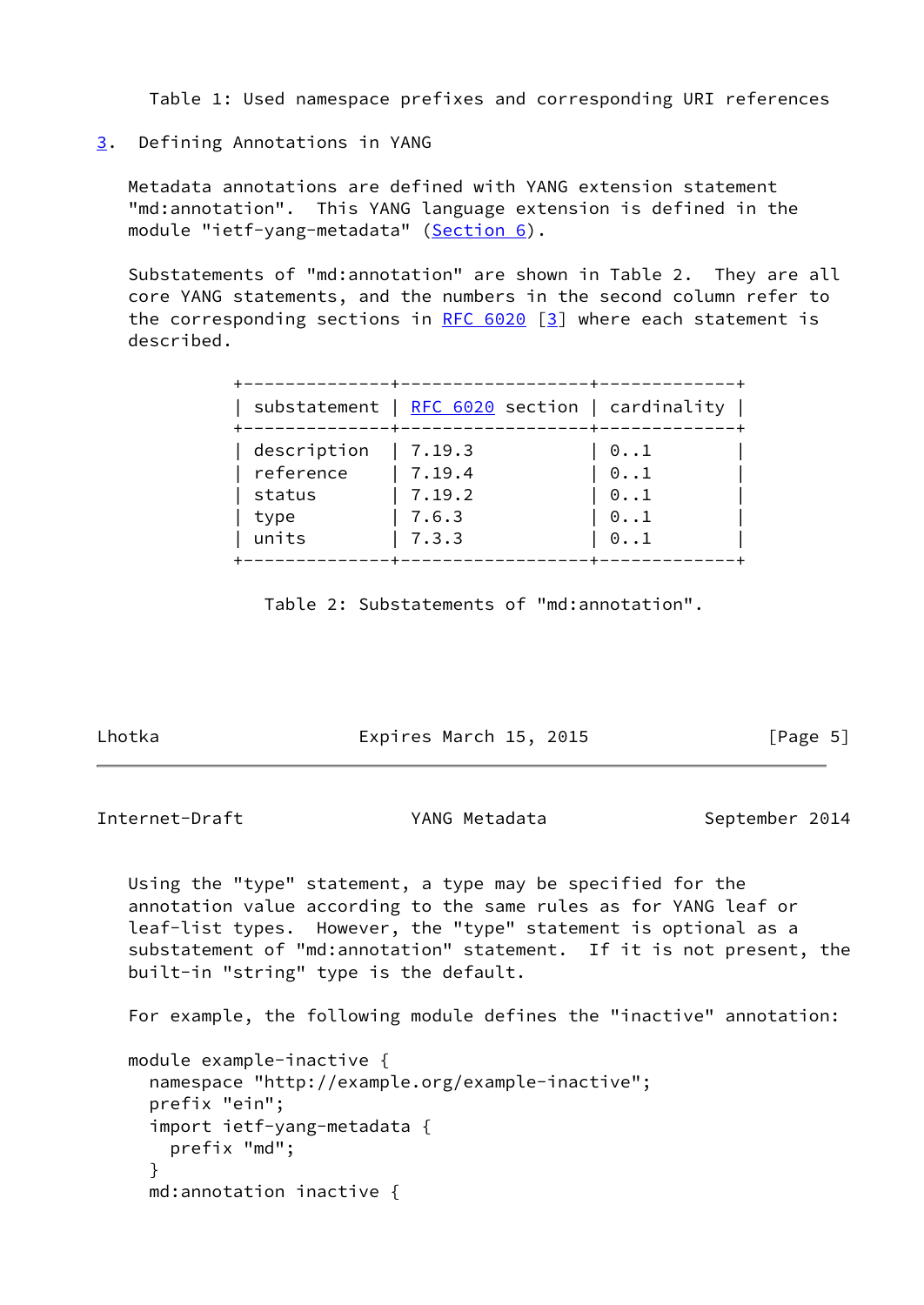```
 type boolean;
    description
      "If this annotation is attached to a configuration data node,
       and its value is 'true', then the server MUST behave
       as if the data subtree rooted at this node was not
       present.";
 }
}
```
 Metadata annotations defined with the "md:annotation" statement may be attached to any valid instance of a data node, i.e., container, leaf, list, leaf-list or anyxml, throughout the data model. Metadata annotations are always optional.

<span id="page-6-0"></span>[4](#page-6-0). The Encoding of Annotations

 XML attributes are a natural choice for encoding metadata in XML instance documents. For JSON  $[6]$  $[6]$ , there is no generally established method for encoding metadata. This document thus introduces a special encoding method that is consistent with the JSON encoding of YANG data node instances as defined in  $\lceil 7 \rceil$ .

<span id="page-6-1"></span>[4.1](#page-6-1). XML Encoding

 Metadata annotations are added to XML-encoded instances of YANG data nodes as XML attributes according to these rules:

- o The local name of the attribute SHALL be the same as the name of the annotation specified in the argument of the corresponding "md:annotation" statement.
- o The namespace of the attribute SHALL be identified by the URI that appears as the argument of the "namespace" statement in the YANG

| Lhotka | Expires March 15, 2015 | [Page 6] |
|--------|------------------------|----------|
|        |                        |          |

<span id="page-6-2"></span>Internet-Draft YANG Metadata September 2014

 module where the annotation is defined. It is RECOMMENDED that the prefix specified by the "prefix" statement in the same module is used in the qualified name of the attribute.

 o The attribute value SHALL be encoded in the same way as the value of a YANG leaf instance having the same type.

For example, the "inactive" annotation as defined in **Section 3** may be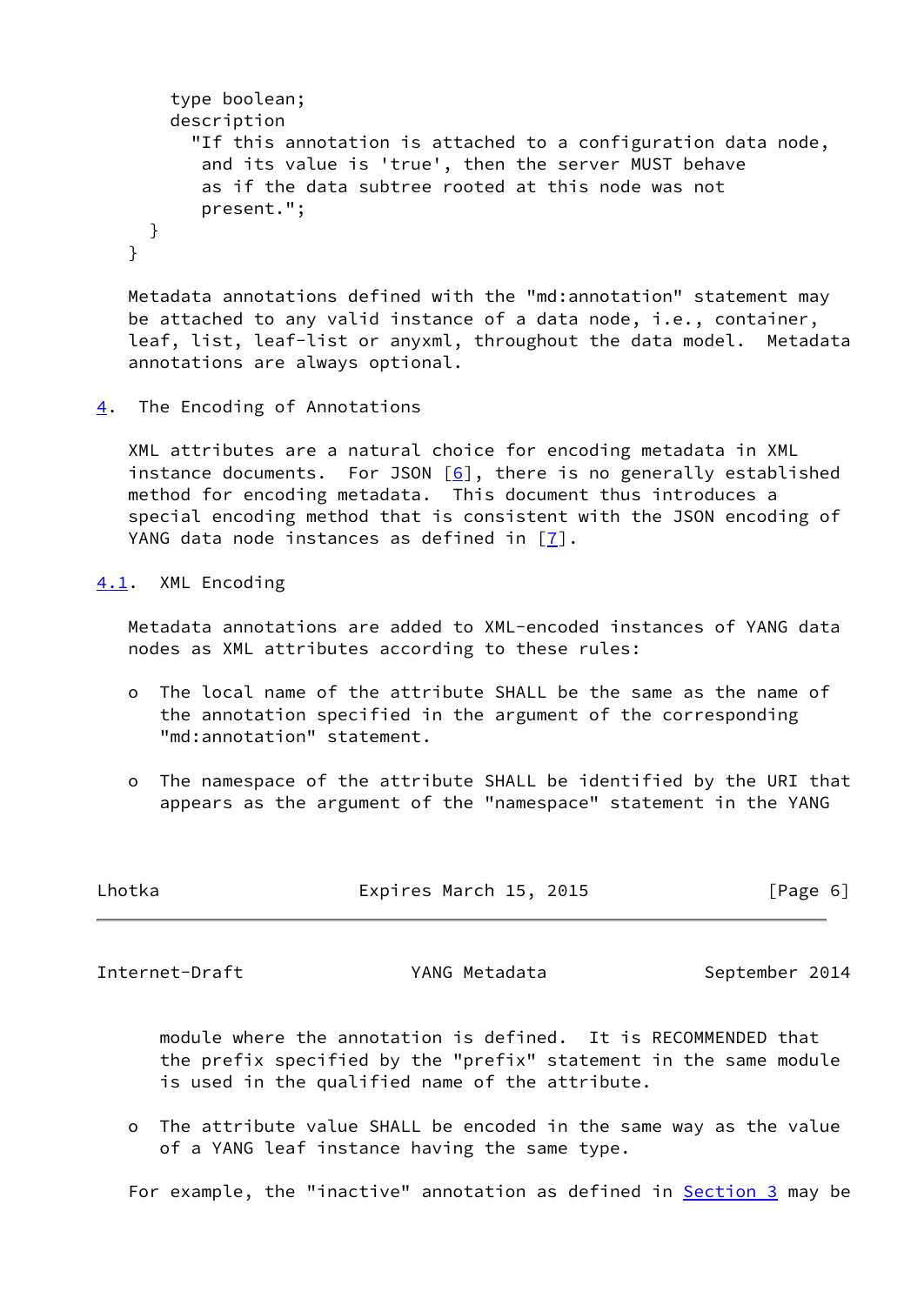encoded as follows: <foo xmlns:ein="http://example.org/example-inactive" ein:inactive="true"> ...  $\langle$  / foo $\rangle$ 

<span id="page-7-0"></span>[4.2](#page-7-0). JSON Encoding

 The metadata encoding defined in this section has the following properties:

- 1. The encoding of YANG data node instances as defined in [[7\]](#page-14-8) does not change.
- 2. Namespaces of metadata annotations are encoded in the same way as namespaces of YANG data node instances, see  $[7]$  $[7]$ .

<span id="page-7-1"></span>[4.2.1](#page-7-1). Metadata Object and Annotations

 All metadata annotations assigned to a YANG data node instance are encoded as members (name/value pairs) of a single JSON object, henceforth denoted as the metadata object. The placement and name of this object depends on the type of the data node as specified in the following subsections.

 The name of a metadata annotation (member of the metadata object) SHALL be of the following form:

MODULE\_NAME:LOCAL\_NAME

where MODULE NAME is the name of the YANG module in which the annotation is defined, and LOCAL\_NAME is the name of the annotation specified in the argument of the corresponding "md:annotation" statement.

 Note that unlike YANG data node instances, for annotations the explicit namespace identifier (MODULE\_NAME) must always be used.

Lhotka **Expires March 15, 2015** [Page 7]

<span id="page-7-2"></span>Internet-Draft The YANG Metadata September 2014

The value of a metadata annotation SHALL be encoded in exactly the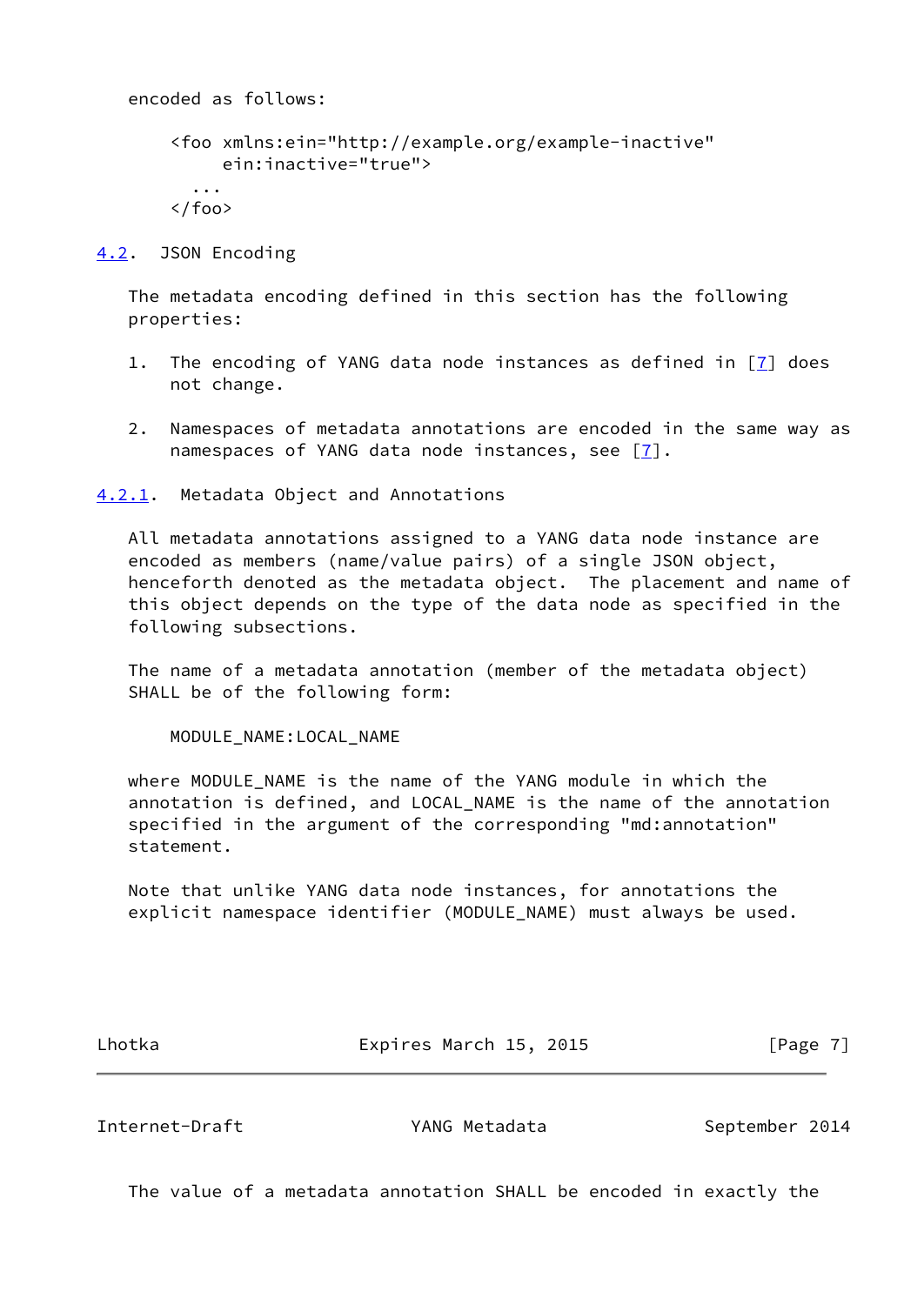same way as the value of a YANG leaf node having the same type as the annotation.

<span id="page-8-1"></span>[4.2.2](#page-8-1). Adding Annotations to Container, Anyxml and List Instances

 For an instance that is translated to a JSON object (i.e., a container, anyxml or list entry), the metadata object is added as a new member of that object with the name "@".

```
 Examples:
```

```
 o "cask" is a container or anyxml node:
```

```
 "cask": {
  "@": {
    "example-inactive:inactive": true
  },
  ...
}
```
 o "seq" is a list whose key is "name", annotation "inactive" is added only to the first entry:

```
 "seq": [
  {
    "@": {
       "example-inactive:inactive": true
     },
    "name": "one",
     ...
  },
  {
    "name": "two",
     ...
  }
]
```
<span id="page-8-0"></span>[4.2.3](#page-8-0). Adding Annotations to Leaf Instances

 For a leaf instance, the metadata object is added as a sibling name/ value pair whose the name is the symbol "@" concatenated with the identifier of the leaf.

For example, if "flag" is a leaf node: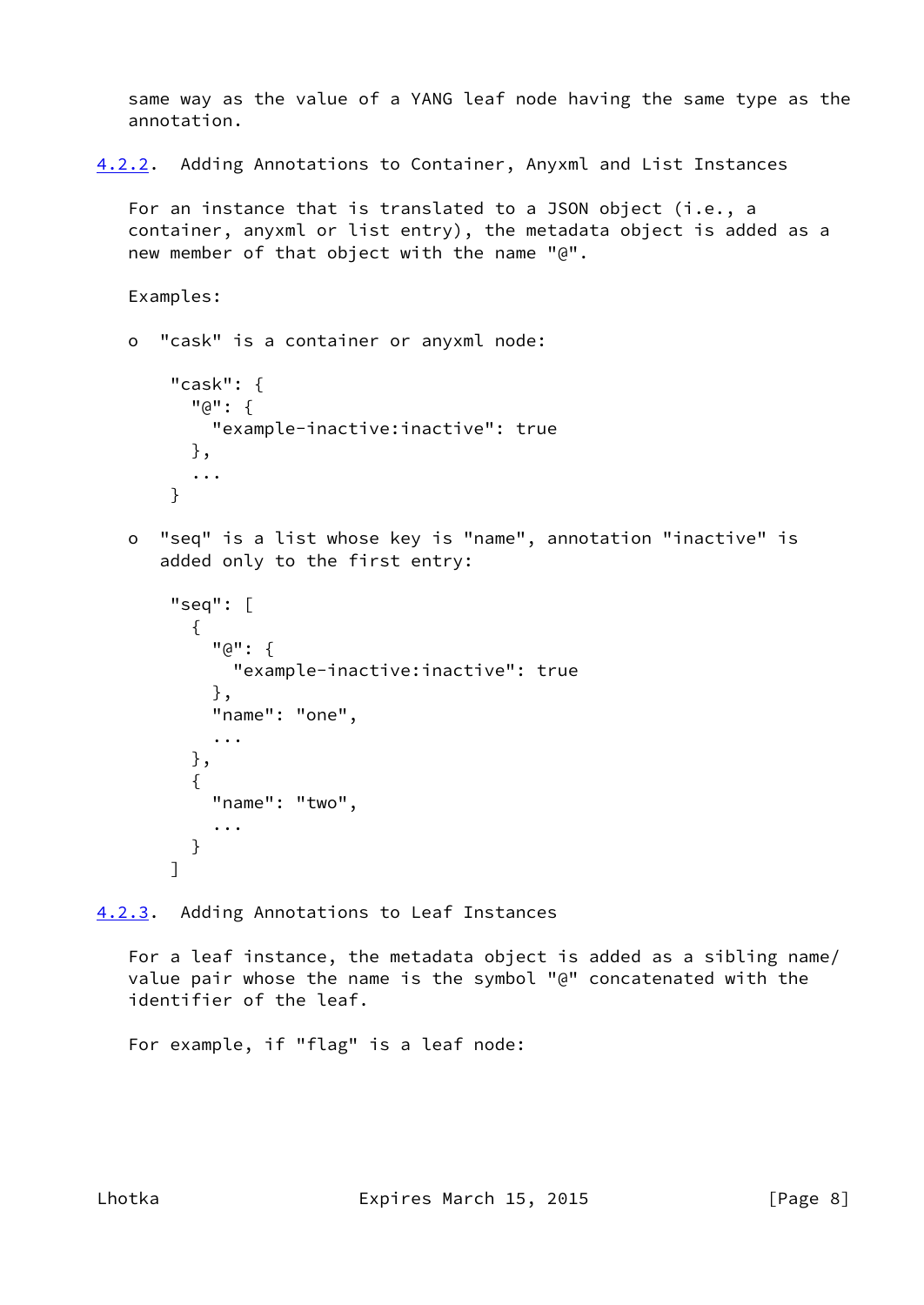```
 "flag": true,
"@flag": {
  "example-inactive:inactive": true
}
```
<span id="page-9-0"></span>[4.2.4](#page-9-0). Adding Annotations to Leaf-list Instances

 For a leaf-list instance, which is represented as a JSON array with values of a primitive type, annotations may be assigned to one or more entries by adding a name/array pair as a sibling the leaf-list instance, where the name is the symbol "@" concatenated with the identifier of the leaf-list, and the value is a JSON array whose i-th element is the metadata object with annotations assigned to the i-th entry of the leaf-list instance, or null if the i-th entry has no annotations.

 Trailing null values in the array, i.e., those following the last non-null metadata object, MAY be omitted.

 For example, in the following leaf-list instance with four entries, the "inactive" annotation is added to the second and third entry in the following way:

```
 37, 8</u>],
"@folio": [
 null,
  {"example-inactive:inactive": true},
 {"example-inactive:inactive": true}
]
```
<span id="page-9-2"></span>[5](#page-9-2). Representing Annotations in DSDL Schemas

[RFC 6110](https://datatracker.ietf.org/doc/pdf/rfc6110) [\[4\]](#page-14-9) defines a standard mapping of YANG data models to Document Schema Definition Languages (DSDL)  $[9]$  $[9]$ . This section specifies the mapping for the extension statement "md:annotation" [\(Section 6](#page-11-0)), which enables validation of XML instance documents containing metadata annotations.

 The first step of the DSDL mapping procedure, i.e., the transformation of the YANG data model to the hybrid schema (see sec. 6 in [[4\]](#page-14-9)), is modified as follows:

 1. If the data model contains at least one "md:annotation" statement, then a RELAX NG named pattern definition MUST be added a child of the root <rng:grammar> element in the hybrid schema. It is RECOMMENDED to use the name "\_\_yang\_metadata\_\_" for this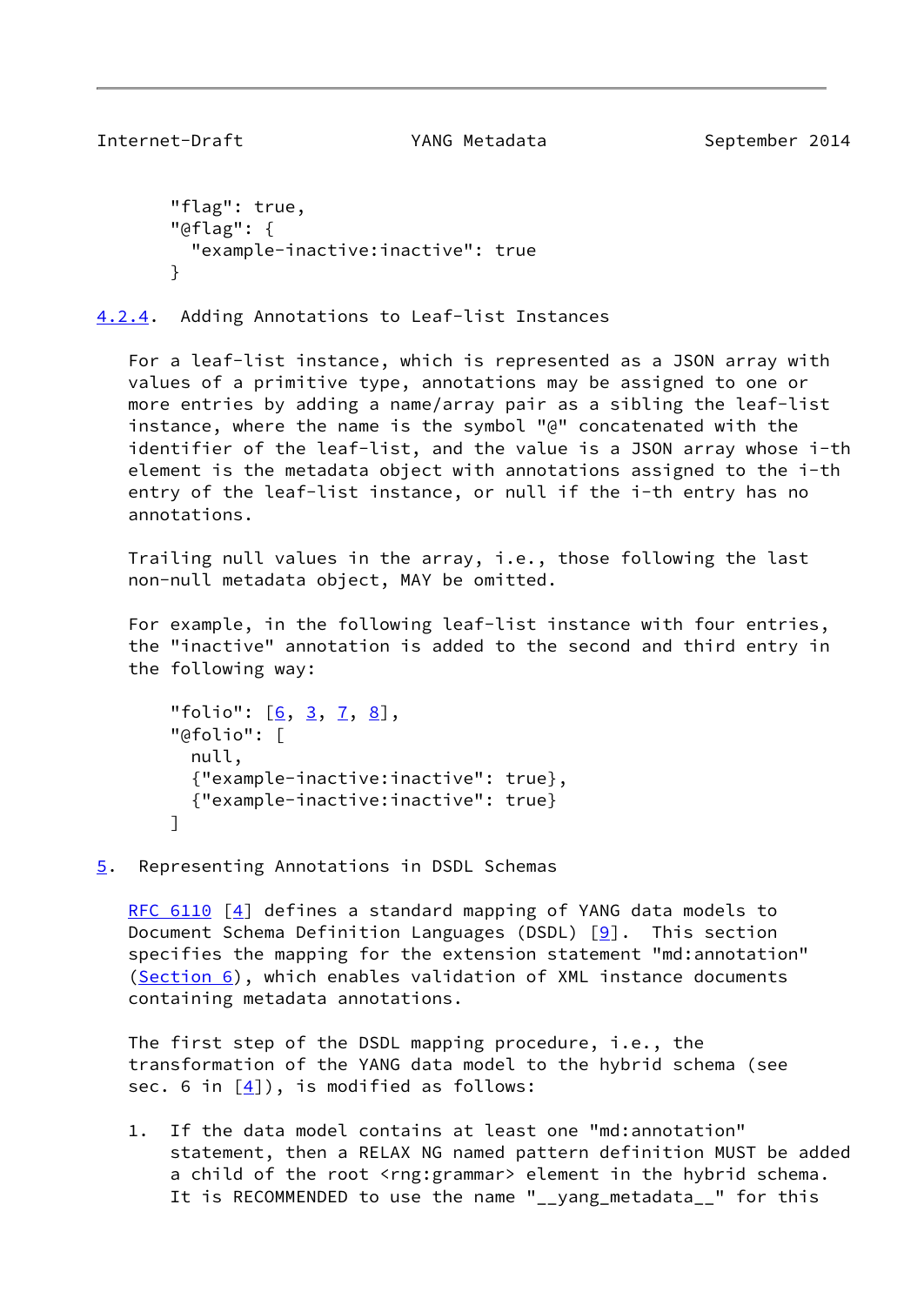named pattern.

#### Lhotka Expires March 15, 2015 [Page 9]

Internet-Draft The YANG Metadata September 2014

- 2. A reference to the named pattern described in item 1 MUST be included as a child of every <rng:element> pattern that corresponds to a container, leaf, list or leaf-list data node.
- 3. Every metadata annotation definition in the form

 md:annotation ARGUMENT; or md:annotation ARGUMENT { ... } is mapped to the following RELAX NG pattern: <rng:attribute name="PREFIX:ARGUMENT"> ... </rng:attribute>

 where PREFIX is the namespace prefix bound to the namespace URI of the YANG module that contains the "md:annotation" statement. The "rng:attribute" pattern SHALL be inserted as a child of the named pattern definition described in item 1.

 4. Substatements of "md:annotation", if there are any, SHALL be mapped to children of the "rng:attribute" pattern exactly as described in sec. 10 of  $[4]$  $[4]$ .

 For example, the named pattern definition (item 1), when constructed only for the "inactive" annotation, will have the following form:

```
 <rng:define name="__yang_metadata__">
  <rng:attribute name="ein:inactive">
    <rng:choice>
      <rng:value>true</rng:value>
      <rng:value>false</rng:value>
    </rng:choice>
  </rng:attribute>
```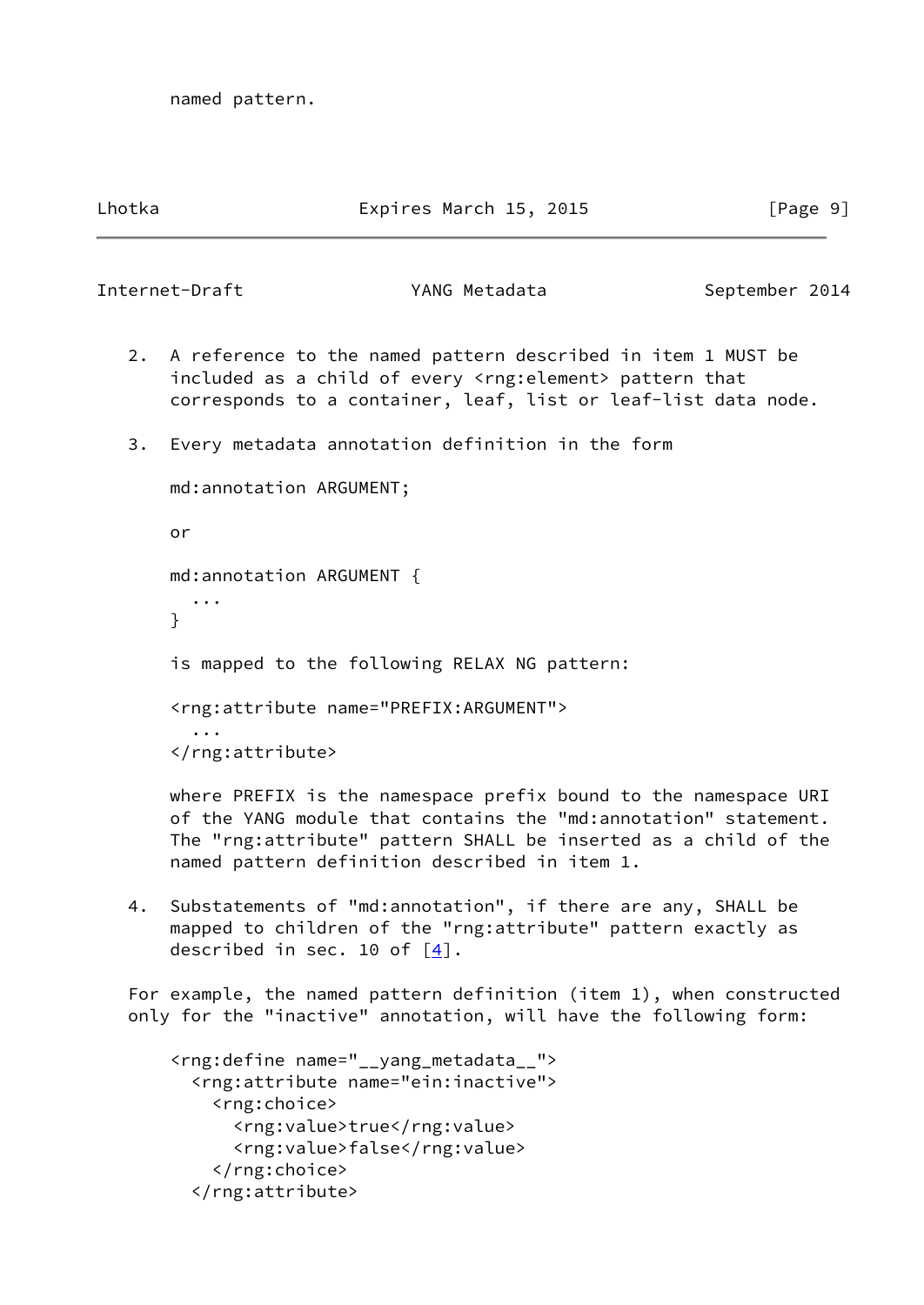</rng:define>

 Every "rng:element" pattern that corresponds to a container, leaf, list or leaf-list data node will then contain a reference to the above named pattern, for example

Lhotka **Expires March 15, 2015** [Page 10]

<span id="page-11-1"></span>Internet-Draft YANG Metadata September 2014

 <rng:element name="foo:bar"> <rng:ref name="\_\_yang\_metadata\_\_"/> ... </rng:element>

 Note that it is not necessary to use such a reference for "rng:element" patterns corresponding to anyxml data nodes because they already permit any XML attributes to be attached to their instances.

 The second step of the DSDL mapping procedure, i.e., the transformation of the hybrid schema to RELAX NG, Schematron and DSRL schemas, is unaffected by the inclusion of "md:annotation".

<span id="page-11-0"></span>[6](#page-11-0). Metadata YANG Module

 RFC Ed.: In this section, replace all occurrences of 'XXXX' with the actual RFC number and all occurrences of the revision date below with the date of RFC publication (and remove this note).

<CODE BEGINS> file "yang-metadata@2014-09-11.yang"

module ietf-yang-metadata {

namespace "urn:ietf:params:xml:ns:yang:ietf-yang-metadata";

prefix "md";

 organization "IETF NETMOD (NETCONF Data Modeling Language) Working Group";

contact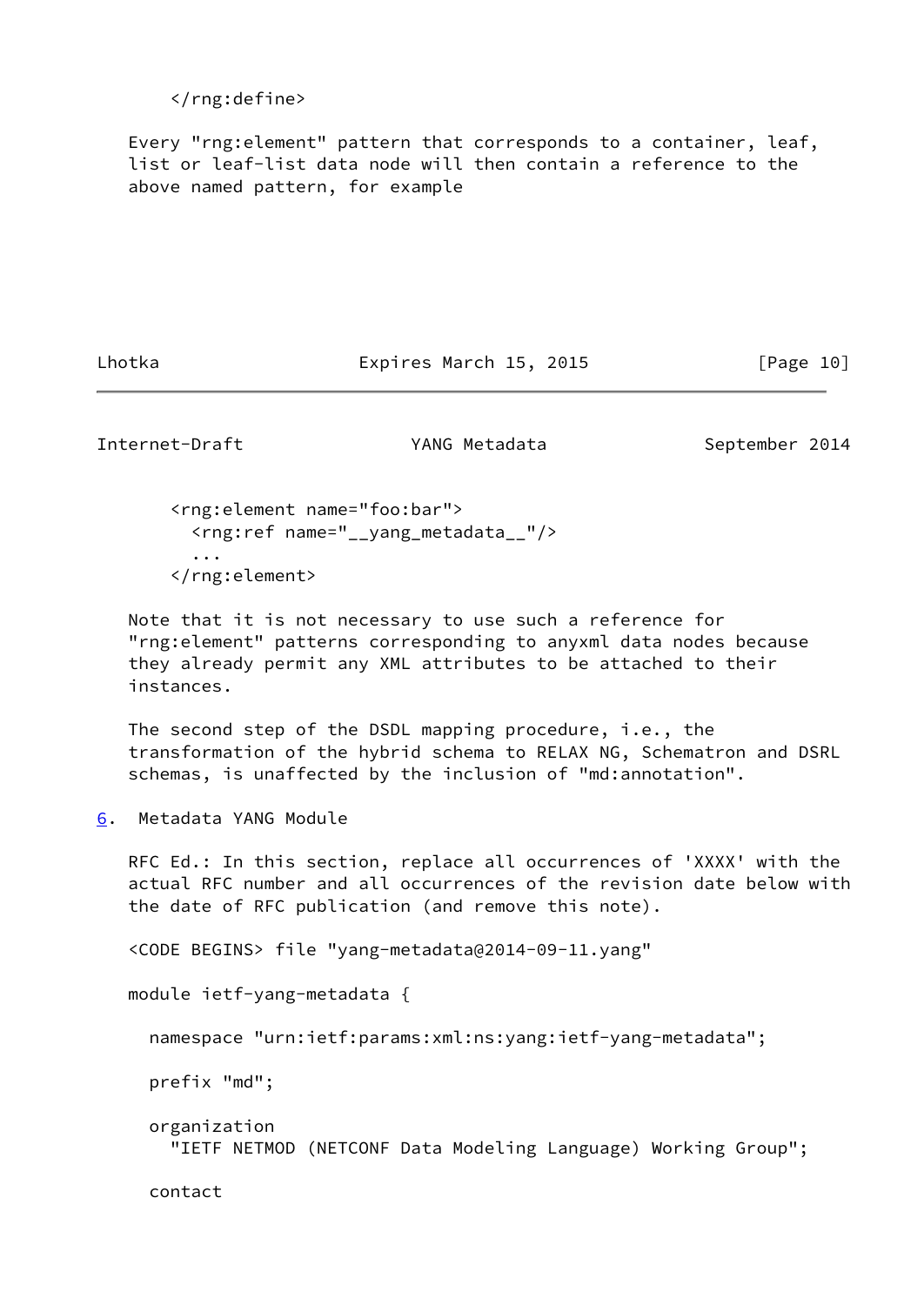"Editor: Ladislav Lhotka <mailto:lhotka@nic.cz>"; description "This YANG module defines an extension statement that allows for defining metadata annotations."; revision 2014-09-11 { description "Initial revision."; reference "RFC XXXX: Defining and Using Metadata with YANG"; } extension annotation { argument name;

Lhotka Expires March 15, 2015 [Page 11]

<span id="page-12-0"></span>Internet-Draft TANG Metadata September 2014

description

 "This extension allows for defining metadata annotations in YANG modules. The 'md:annotation' statement can appear only at the top level of a YANG module.

 An annotation defined with this extension statement inherits the namespace and other context from the YANG module in which it is defined.

 Other properties of the annotation and documentation may be specified using the following standard YANG substatements (all are optional and may appear only once): 'type', 'description', 'reference', 'status' and 'units'. If the 'type' statement is not present, the built-in 'string' type is used by default.

 A server announces support for a particular annotation by including the module in which the annotation is defined among the advertised YANG modules (e.g. in NETCONF hello message). Depending on the prescribed usage patterns, the annotation then may be attached by the server and/or client to any valid instance of a data node defined by the server's data model.

 XML and JSON encoding of annotations is defined in RFC XXXX.";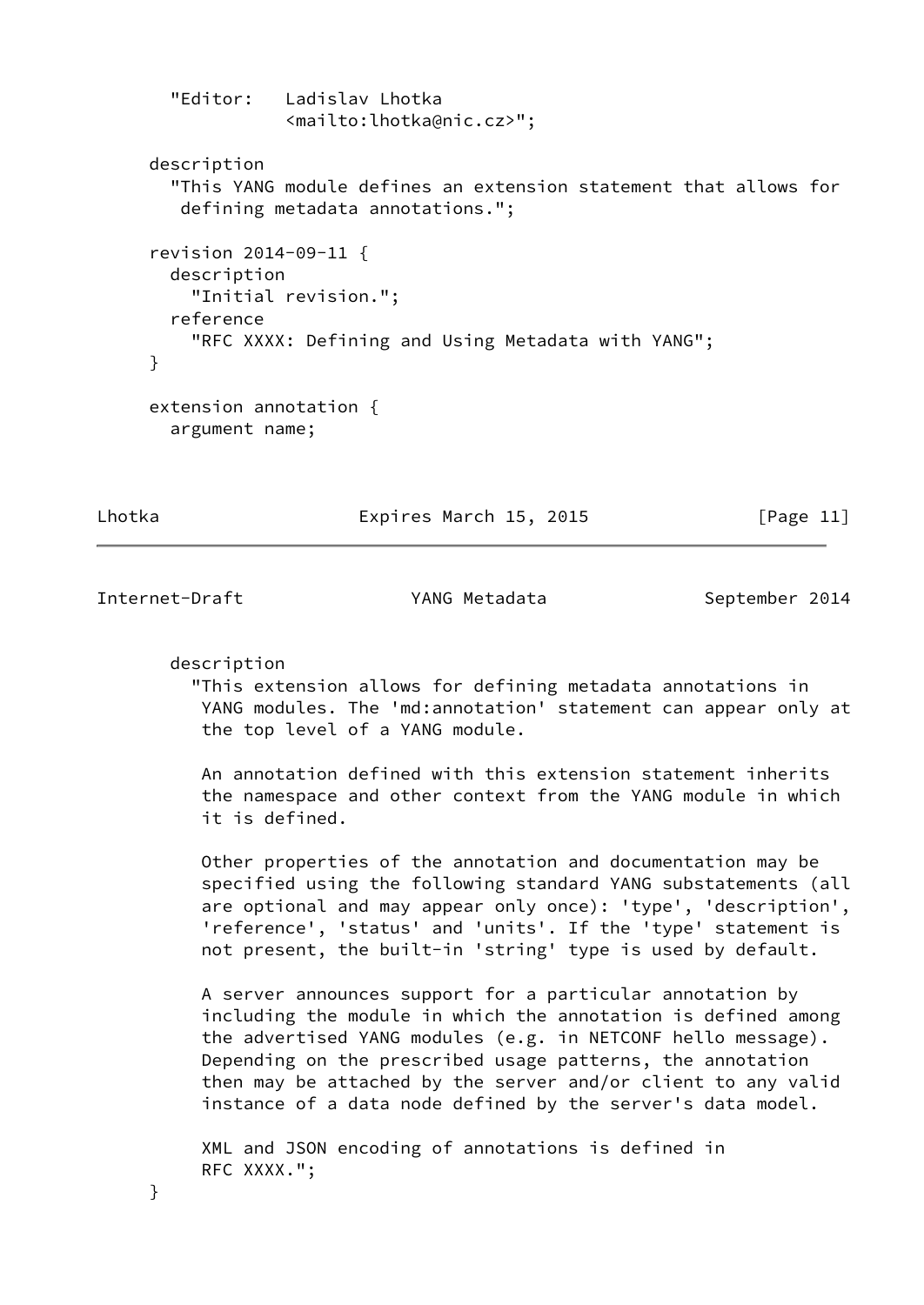}

<CODE ENDS>

<span id="page-13-0"></span>[7](#page-13-0). IANA Considerations

 RFC Ed.: In this section, replace all occurrences of 'XXXX' with the actual RFC number (and remove this note).

 This document registers the following namespace URI in the IETF XML registry [\[2\]](#page-14-11):

----------------------------------------------------------

URI: urn:ietf:params:xml:ns:yang:ietf-yang-metadata

Registrant Contact: The IESG.

 XML: N/A, the requested URI is an XML namespace. ----------------------------------------------------------

 This document registers the following YANG module in the YANG Module Names registry [\[3](#page-14-2)]:

<span id="page-13-2"></span>

| Lhotka                                       | Expires March 15, 2015                                                                 | [Page 12]      |
|----------------------------------------------|----------------------------------------------------------------------------------------|----------------|
| Internet-Draft                               | YANG Metadata                                                                          | September 2014 |
| name:<br>namespace:<br>prefix:<br>reference: | ietf-yang-metadata<br>urn:ietf:params:xml:ns:yang:ietf-yang-metadata<br>md<br>RFC XXXX |                |

<span id="page-13-1"></span>[8](#page-13-1). Security Considerations

 This document introduces a mechanism for defining metadata annotations in YANG modules and using them with instances of YANG data nodes. By itself, this mechanism represents no security threat. Security implications of a particular annotation defined using this mechanism have to be duly considered and documented.

- <span id="page-13-3"></span>[9](#page-13-3). References
- <span id="page-13-4"></span>[9.1](#page-13-4). Normative References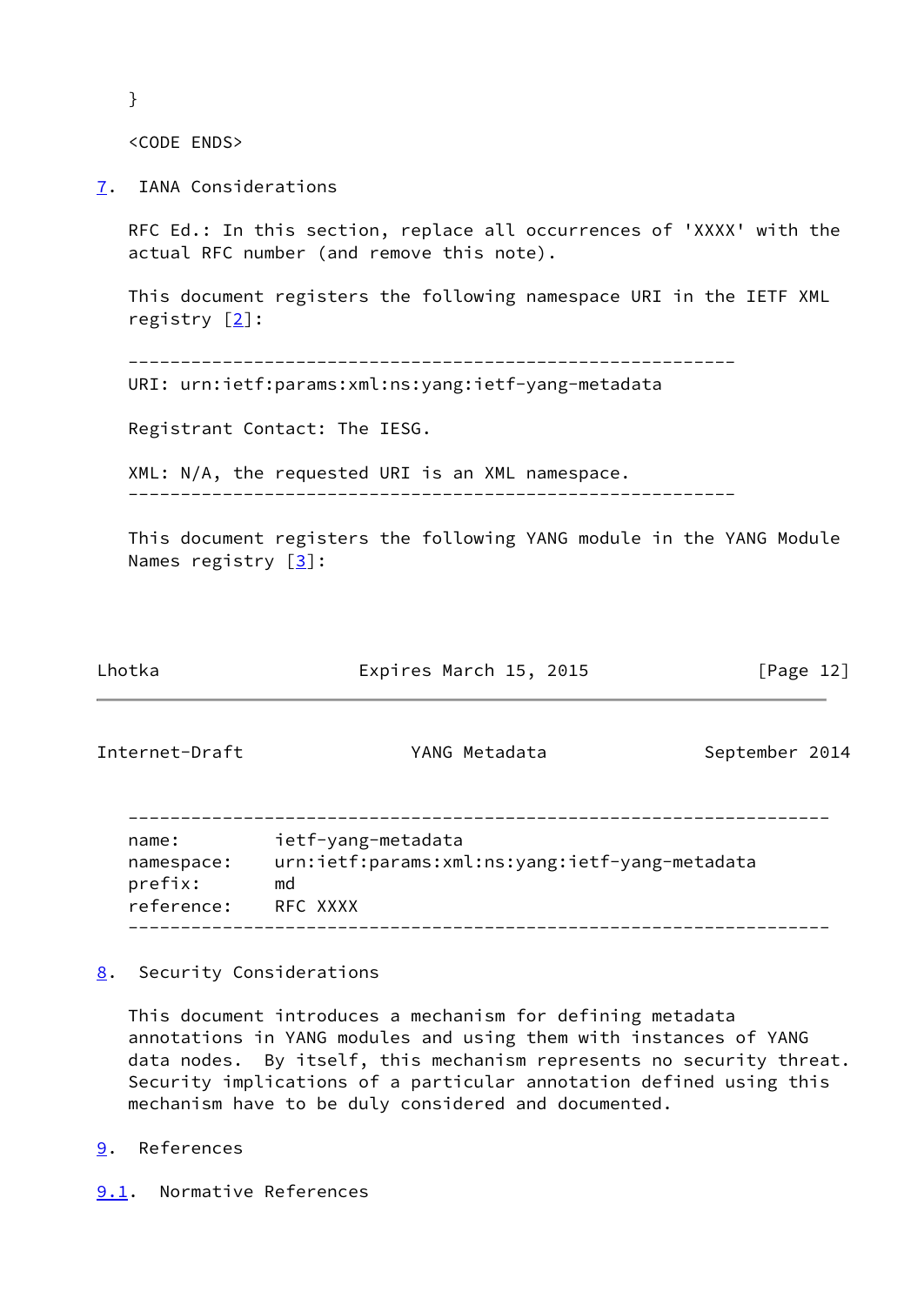- <span id="page-14-5"></span> [1] Bradner, S., "Key words for use in RFCs to Indicate Requirement Levels", [BCP 14](https://datatracker.ietf.org/doc/pdf/bcp14), [RFC 2119](https://datatracker.ietf.org/doc/pdf/rfc2119), March 1997.
- <span id="page-14-11"></span>[2] Mealling, M., "The IETF XML Registry", [BCP 81](https://datatracker.ietf.org/doc/pdf/bcp81), [RFC 3688](https://datatracker.ietf.org/doc/pdf/rfc3688), January 2004.
- <span id="page-14-2"></span> [3] Bjorklund, M., "YANG - A Data Modeling Language for the Network Configuration Protocol (NETCONF)", [RFC 6020](https://datatracker.ietf.org/doc/pdf/rfc6020), October 2010.
- <span id="page-14-9"></span> [4] Lhotka, L., "Mapping YANG to Document Schema Definition Languages and Validating NETCONF Content", [RFC 6110](https://datatracker.ietf.org/doc/pdf/rfc6110), February 2011.
- <span id="page-14-3"></span> [5] Enns, R., Bjorklund, M., Schoenwaelder, J., and A. Bierman, "Network Configuration Protocol (NETCONF)", [RFC](https://datatracker.ietf.org/doc/pdf/rfc6241) [6241,](https://datatracker.ietf.org/doc/pdf/rfc6241) June 2011.
- <span id="page-14-7"></span> [6] Bray, T., "The JavaScript Object Notation (JSON) Data Interchange Format", [RFC 7159](https://datatracker.ietf.org/doc/pdf/rfc7159), March 2014.
- <span id="page-14-8"></span> [7] Lhotka, L., "JSON Encoding of Data Modeled with YANG", [draft-ietf-netmod-yang-json-00](https://datatracker.ietf.org/doc/pdf/draft-ietf-netmod-yang-json-00) (work in progress), April 2014.
- <span id="page-14-6"></span> [8] Cowan, J. and R. Tobin, "XML Information Set (Second Edition)", World Wide Web Consortium Recommendation REC xml-infoset-20040204, February 2004, <[http://www.w3.org/TR/2004/REC-xml-infoset-20040204>](http://www.w3.org/TR/2004/REC-xml-infoset-20040204).

| Lhotka | Expires March 15, 2015 | [Page 13] |
|--------|------------------------|-----------|
|        |                        |           |

<span id="page-14-1"></span>Internet-Draft YANG Metadata September 2014

- <span id="page-14-10"></span><span id="page-14-0"></span>[9.2](#page-14-0). Informative References
	- [9] International Organization for Standardization, "Document Schema Definition Languages (DSDL) - Part 1: Overview", ISO/IEC 19757-1, November 2004.
	- [10] Bierman, A., Bjorklund, M., Watsen, K., and R. Fernando, "RESTCONF Protocol", [draft-ietf-netconf-restconf-01](https://datatracker.ietf.org/doc/pdf/draft-ietf-netconf-restconf-01) (work in progress), July 2014.

<span id="page-14-4"></span>Author's Address